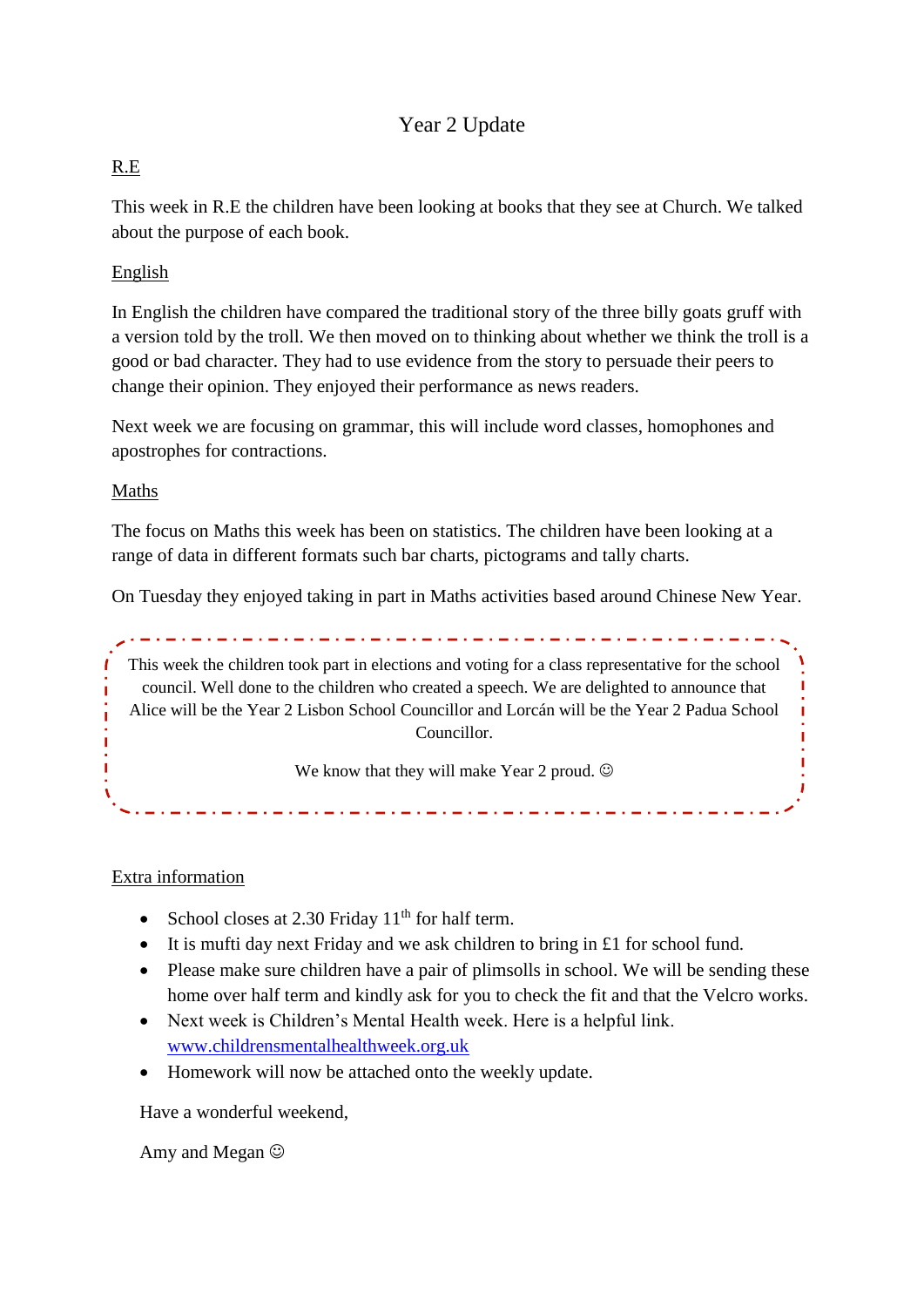Five Ways to Wellbeing



# **Take Notice**

From 7<sup>th</sup> to 13<sup>th</sup> February, it will be

Children's Mental Health Week.

The aim is to raise awareness of Growing Together by inviting people to think about how they have grown and how they can help others to grow.

Look out for the activities we will doing in school next week.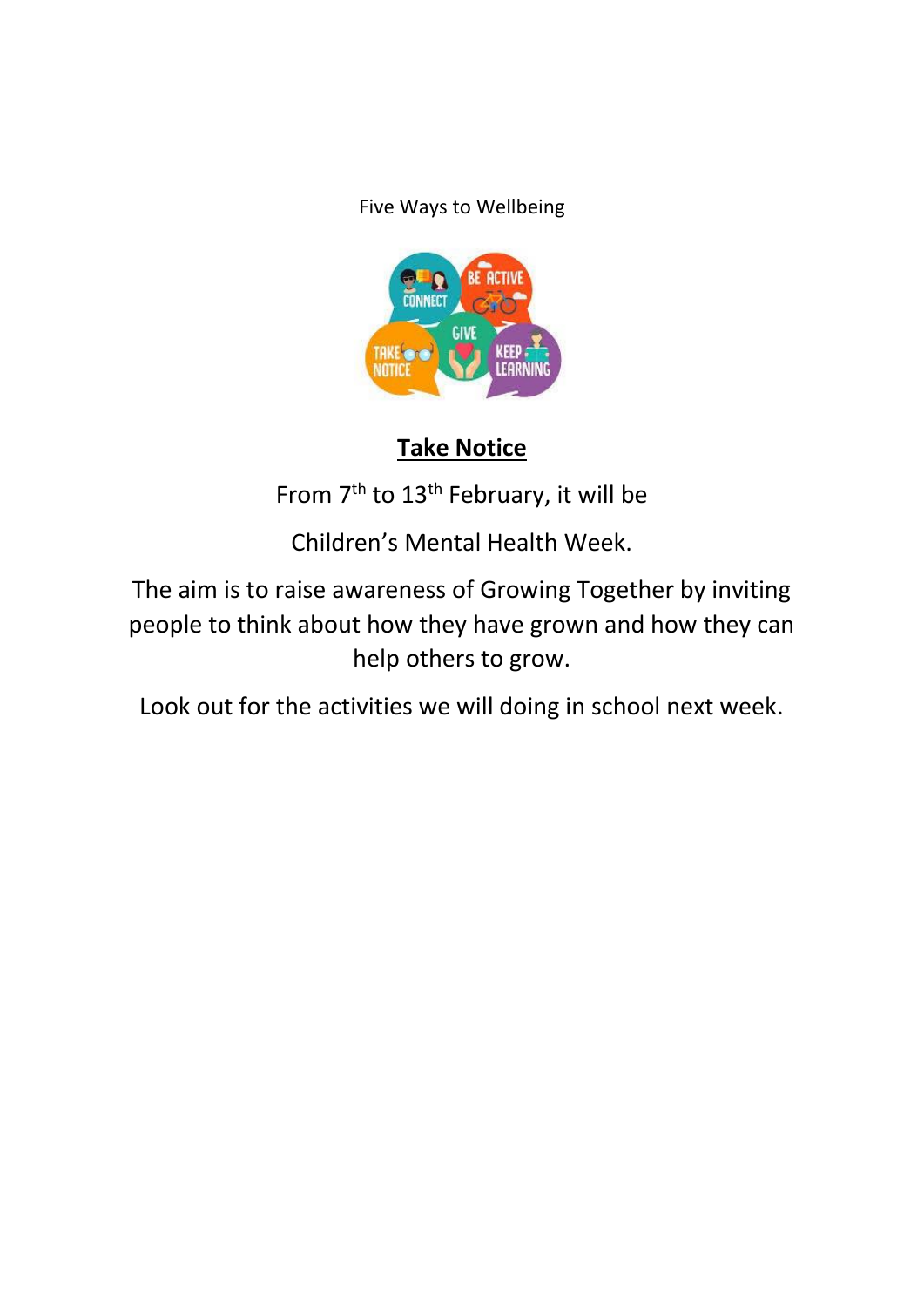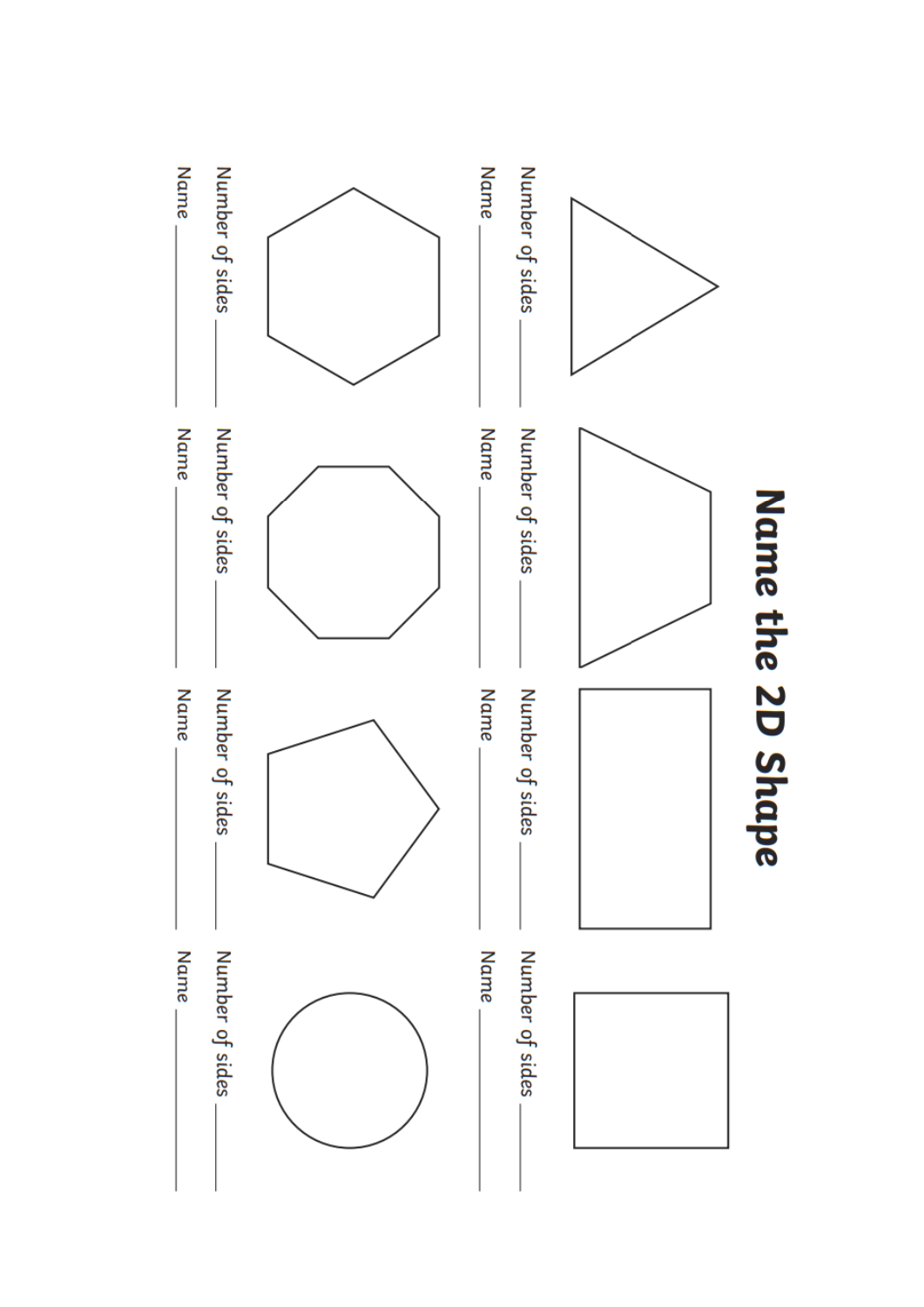Name: 2012 Date: 04/2/2022

Spelling Group: Apples Spelling week: Spring 1<sup>st</sup> Week 5 Sounds/Key words: Alternative spellings for 'ch' 'j' 'm'

1. The lamb jumped over the ditch by the hedge.

- 2. I took a picture of nature from the bridge.
- 3. I will capture the podgy badger!
- 4. The creature had a crutch for its broken limb.
- 5. Fetch me a tool for the kitchen plumbing.

Marking system: You will be tested on all five sentences each week. You will receive **one mark** for each of the key words/sounds (underlined) and **one mark** for the rest of the words and punctuation. So each sentence will be worth 4 marks and the test will be out of 20.

Write out your five sentences in the space below in your **best** writing (using a sharp **pencil**) and carefully cut it along the line. Return the section to school for your book and keep the top section at home to help you practise with your parents before the test on Wednesday.

| Spelling Week: Spring 1st Week 5                                                 | Date: |
|----------------------------------------------------------------------------------|-------|
|                                                                                  |       |
| ,我们也不会有什么。""我们的人,我们也不会有什么?""我们的人,我们也不会有什么?""我们的人,我们也不会有什么?""我们的人,我们也不会有什么?""我们的人 |       |
|                                                                                  |       |
|                                                                                  |       |
|                                                                                  |       |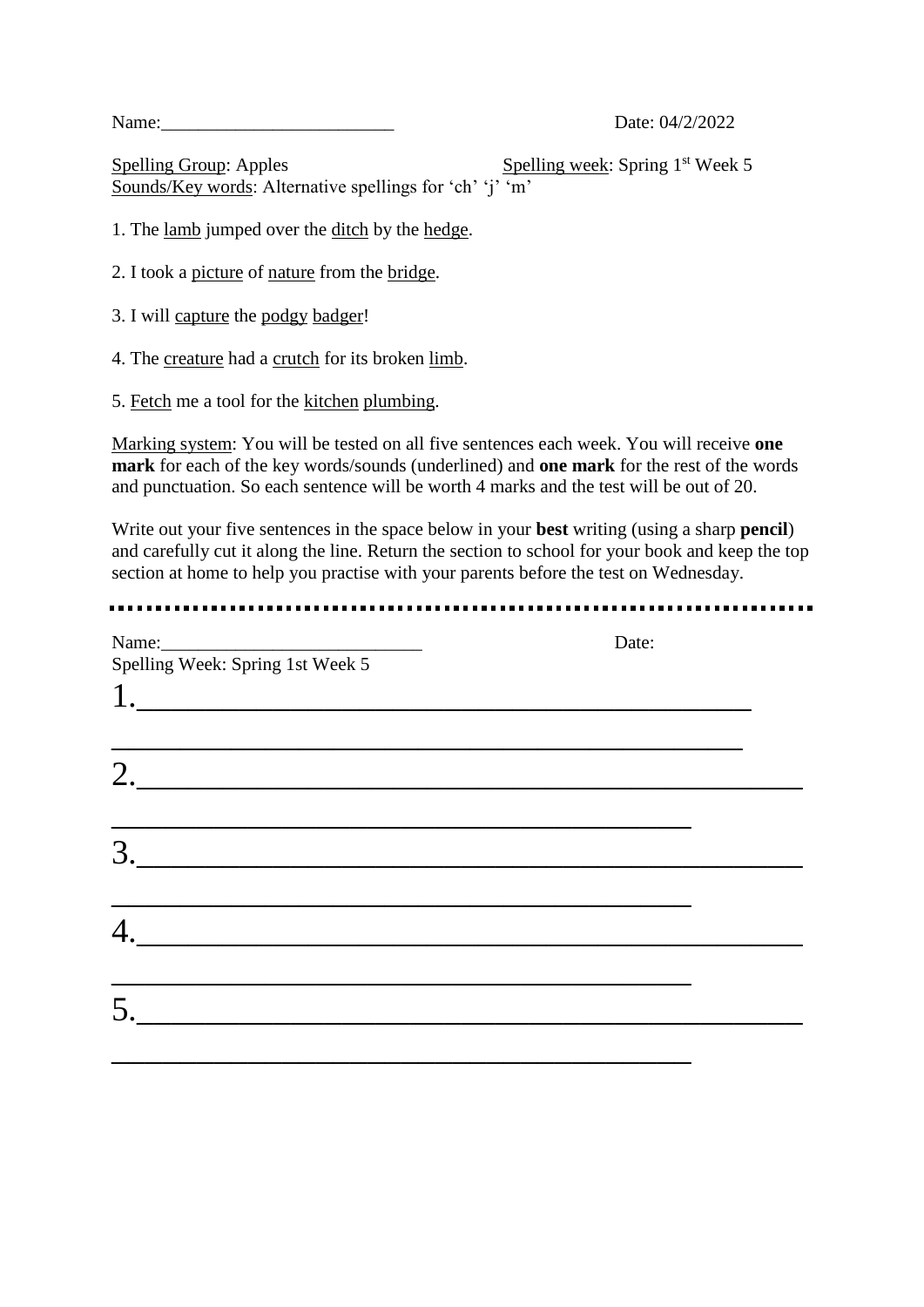Name: 23/2/2022

Spelling Group: Bananas Spelling week: Spring 1<sup>st</sup> Week 5

Sounds/Key words: Year 2 key words

1. We'll go to the circus in one hour.

2. Too much sugar can be harmful.

3. The metal is shiny in this section of the ship.

4. She's dancing beautifully.

5. The cyclist can pedal fast.

Marking system: You will be tested on all five sentences each week. You will receive **one mark** for each of the key words/sounds (underlined) and **one mark** for the rest of the words and punctuation. So each sentence will be worth 4 marks and the test will be out of 20.

Write out your five sentences in the space below in your **best** writing (using a sharp **pencil**) and carefully cut it along the line. Return the section to school for your book and keep the top section at home to help you practise with your parents before the test on Wednesday.

| Spelling Week: Spring 1st Week 5                                                       | Date: |
|----------------------------------------------------------------------------------------|-------|
| 1.                                                                                     |       |
| ,我们也不会有什么。""我们的人,我们也不会有什么?""我们的人,我们也不会有什么?""我们的人,我们也不会有什么?""我们的人,我们也不会有什么?""我们的人<br>2. |       |
|                                                                                        |       |
|                                                                                        |       |
|                                                                                        |       |